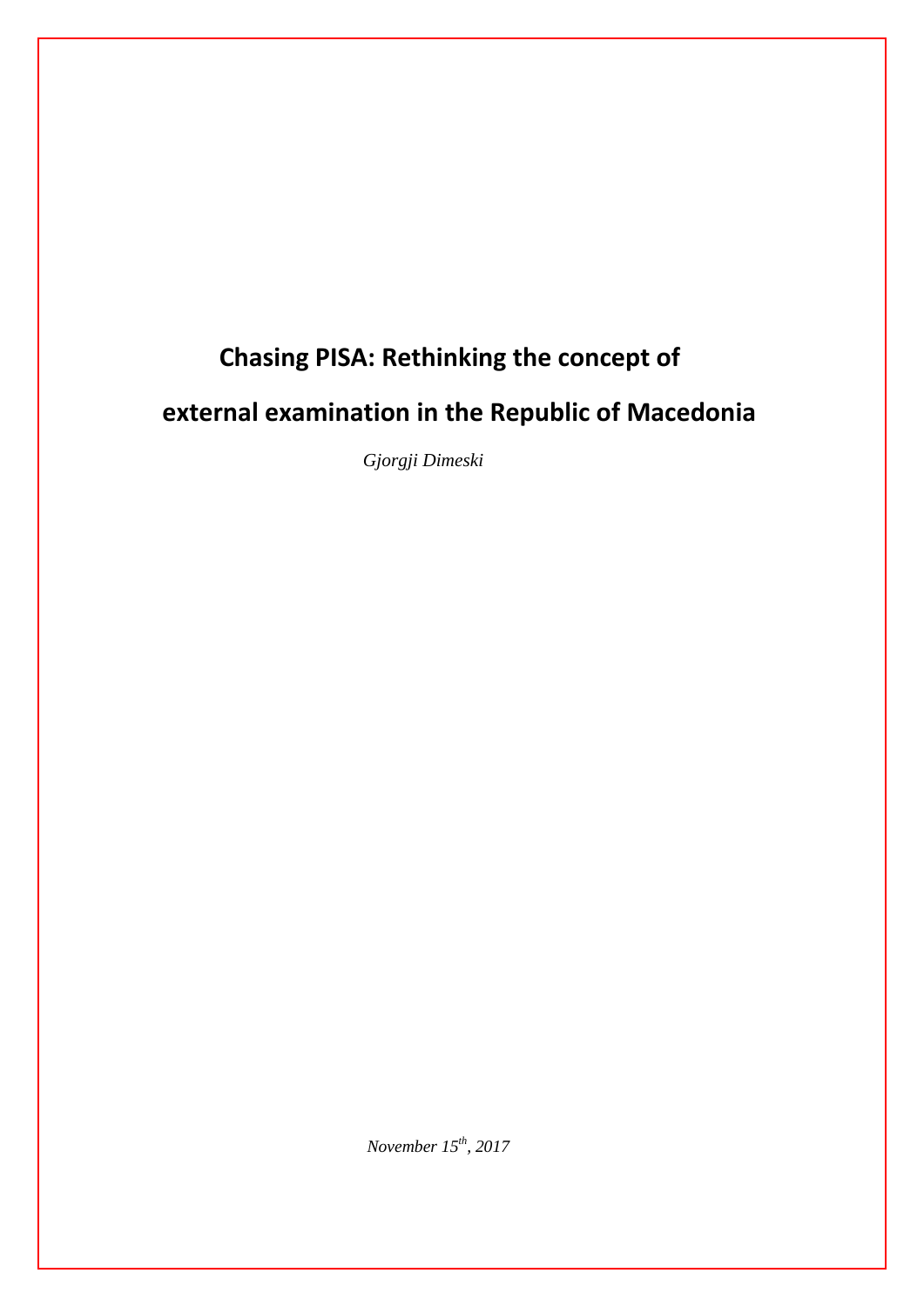#### *Introduction*

 Despite a period of steady investment in the education sector, the Macedonian media and public were recently shocked by a single piece of evidence that raised suspicion about the effectiveness of the policy carried out by the Ministry of Education. Namely, according to the PISA 2015 testing data, about two thirds of Macedonian 15 year old students performed below basic proficiency in all three subjects (science, mathematics and reading) tested by  $PISA<sup>1</sup>$ . Moreover, The World Bank report claims that despite having the highest investment in education in the region<sup>2</sup>, the quality of the education process is in decline which is also evident from the comparison of the PISA 2000 and 2015 results.

Тo put things in context, high scores on PISA are mainly considered as a good indicator of quality education, primarily because the assessments take into consideration skills and knowledge that are relevant for economic growth (Kirsch et al 2013, Bybee 2008, Bybee & McCrae 2011, Nentwig et al 2009). In other words, the skills tested in PISA are translated to economic competencies i.e. competencies that one needs to have in order to succeed in the modern knowledge-based economy. That is why education policy makers generally use PISA (or other ILSAs) as an indicator but nonetheless are always uncertain about the how to act on it i.e. how to adjust the national education system to the standards 'imposed' by PISA. Unfortunately, the academic debate is still not clear on the 'recipe' for achieving education suitable for PISA established benchmarks. Is it clear however, that simply raising the quantity of education through increasing the primary and secondary enrollment rates is not enough, despite its obvious benefits empirically tested in Barro & Lee (1993), Romer (1990) and Mankiw (1992). Recent literature (Hanushek 2013, Hanushek & Kimko 2000) shows evidence on the stock of human capital being dependent of the quality of the schools, with indicative evidence that higher scores on international testing such as PISA are positively associated with some employment sectors important for the growth of the overall economy (Hanushek & Kimko 2000, Murnane et al. 2001, Cheung & Chan 2008). A couple of analysis found that achievements, measured on tests similar to PISA have a clear positive impact on individual productivity and earnings (Hanushek & Woessmann 2008, Murnane et al 2000, Mulligan 1999). However, analyzing specifically the education policy and growth, it is clear that there are no 'one shoe fits all' solutions i.e. country-specific strategies are needed for addressing the country-specific constraints.

With this in mind, the aim of this paper is straightforward; with PISA scores as a common proxy for the quality of the national human capital, the main question is how to craft a policy which will improve the quality of the education system, thus enabling it to provide skills and knowledge favorable to the globalized economic system. The analysis presented below can offer some insights in this regard, drawing an example(s) from the existing literature and contextualizing the lessons in the case of Macedonia, thus providing a general, policy-advising conclusion on how Macedonian education should be guided towards the path of improvement.

## *A call for reversing the standard input based education policies*

**.** 

 Following the global trend of increasing public investment in education (OECD 2017) a lot a policy makers were left scratching their heads after the students' performance on international assessments was unchanged or even worsened in some cases such us Macedonia. The quest to improve the quality of the education system revealed only one thing- the tendency of government policy to typically move

 $1$  The Programme for International Student Assessment (PISA) is a triennial international survey which aims to evaluate education systems worldwide by testing the skills and knowledge of 15-year-old students.

<sup>&</sup>lt;sup>2</sup> SouthEast Europe region, including: Macedonia, Albania, Kosovo, Serbia and Montenegro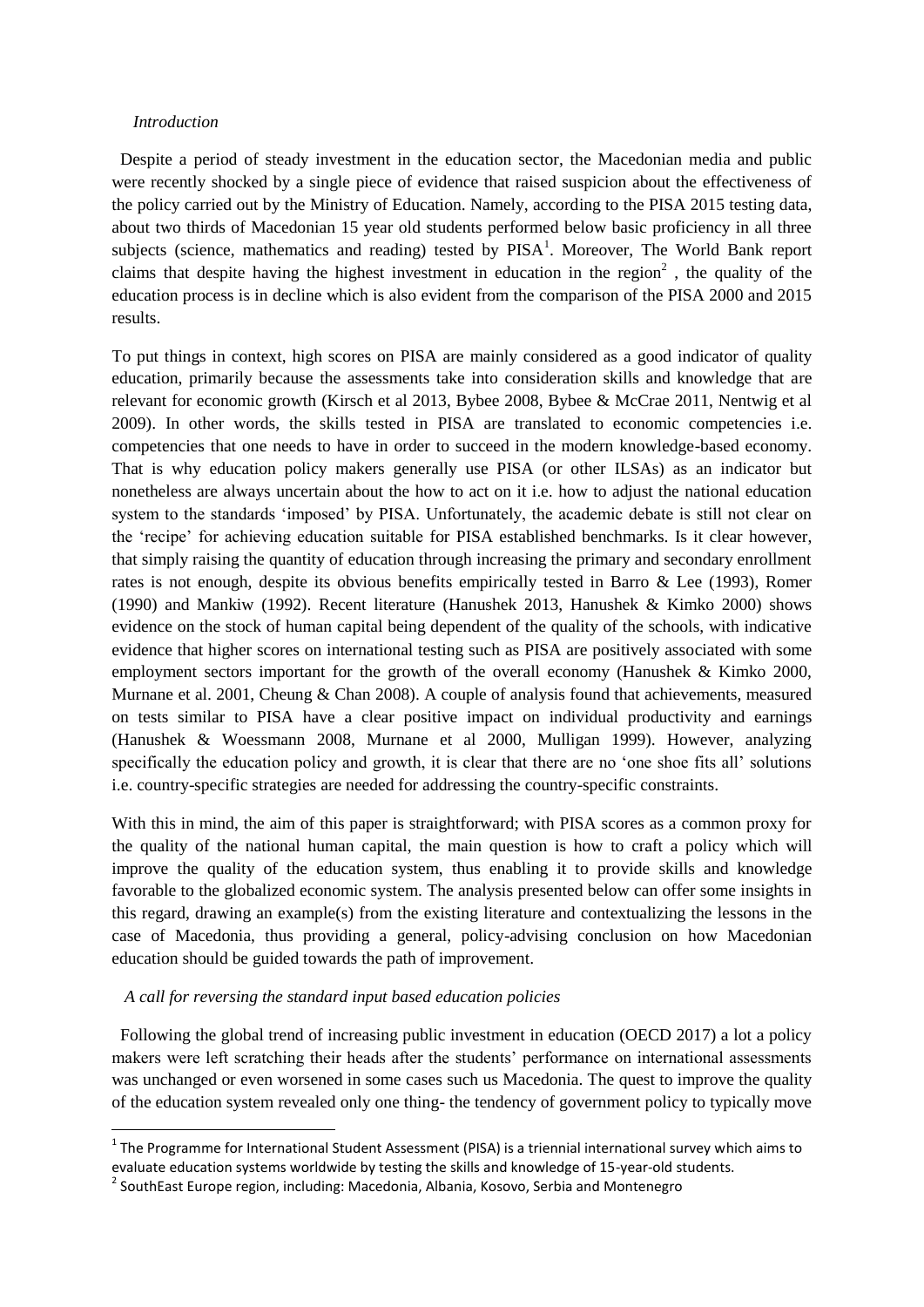to what is *thought to be the next best thing* (Hanushek 2003) is often fruitless. This does not mean that providing additional resources to schools doesn't matter *per se*, only that the returns to this kind of investment are often smaller than expected if not nil. The disappointing results of the past generally reflect pursuing of policies for which there is little empirical support, the current policy in Macedonia being one of the examples. Namely, Macedonian education policy is based on resource inputs such as raising the expenditure per student, resulting in smaller classes and/or equipping the classrooms with ICT technologies<sup>3</sup>. Over the decade, the policy was mainly aimed at increasing primary and secondary school enrollment rates<sup>4</sup>, with the ultimate goal of higher levels of school attainment which the empirical evidence finds beneficial (Barro & Lee 2001). Nonetheless, the recent student assessment (PISA 2015) has shown than there is a decline in the education outcomes, proving that it is not appropriate to presume that *any spending* on schools is a productive investment. Combing through a vast quantity of empirical research, one might notice that apart from the quality of instructional material and the teaching personnel (Hanushek & Woessmann 2017), there is little sound evidence that any of the typically used, quantitative school inputs such as reducing the class size (pupil-teacher ratio), the characteristics of administration, or the facilities of the school increases the performance of the students (Hanushek & Woesmann 2007).

It turns out that it is *not the money that matter the most, but incentives*. Usually there is a rhetoric following certain policy goal, and the lack of measurements leaves a situation where the investment is continued mostly because of wishful thinking. For example, the arguments for cutting down class sizes usually are permitting more individualized instruction, allowing improved class room interactions, cutting down on pupil disruption etc. Yet, a vast amount of consistent work from Hanushek (2003, 2007, 2008, 2011, 2017) shows that this is simply not true. Instead, it is necessary to focus more on the factors that can be measured and thus *proven* effective. The two factors that more frequently appear to positively influence student outcomes are teacher experience and measures of teacher achievement tests (Hanushek & Woessmann 2007). Both of these factors emphasize incentives not quantitate inputs; From a policy perspective, this means that monitoring mechanism should be favorable for the performance, exercising pressure to all stakeholders to work responsibly.

Moreover, the current system is not capable of concluding precisely what Macedonian students lack in terms of knowledge and/or skills. No mechanism exists to support educators and students with realtime information about the current health of the system or provide feedback about the performance of its student. Education investment policy may seem unmethodical if the policy makers do not know the flaws that are apparent in their education system. A proper analysis of how students acquire their skills and knowledge i.e. decomposing the chain of learning in the existent system is what needs to be done if one desires to construct an educational policy suitable for the standards imposed by the knowledge economy.

## *Students assessments as a monitoring mechanism*

 $\overline{\phantom{a}}$ 

From what was previously stated, it is not surprising that adding resources does not always translate into results, because the link between aspiration (for achievements) and motivation (incentives) is nonexistent, thus rendering policy virtually inept to dictate quality. Economists knew a long ago that accountability increases incentives, hence every structure, be it political or socio-economical has

 $3$  The biggest government investment was the project ,,Personal computer for every pupil" which equipped the classroom with computers and internet connection, but no evaluation of the project has been made thus making this investment controversial both financially and politically.

 $<sup>4</sup>$  In April, 2007 the Law on Secondary Education directed that secondary education is free and mandatory</sup> (Article 3) for every citizen of the Republic of Macedonia (Official Gazette No.47/2007)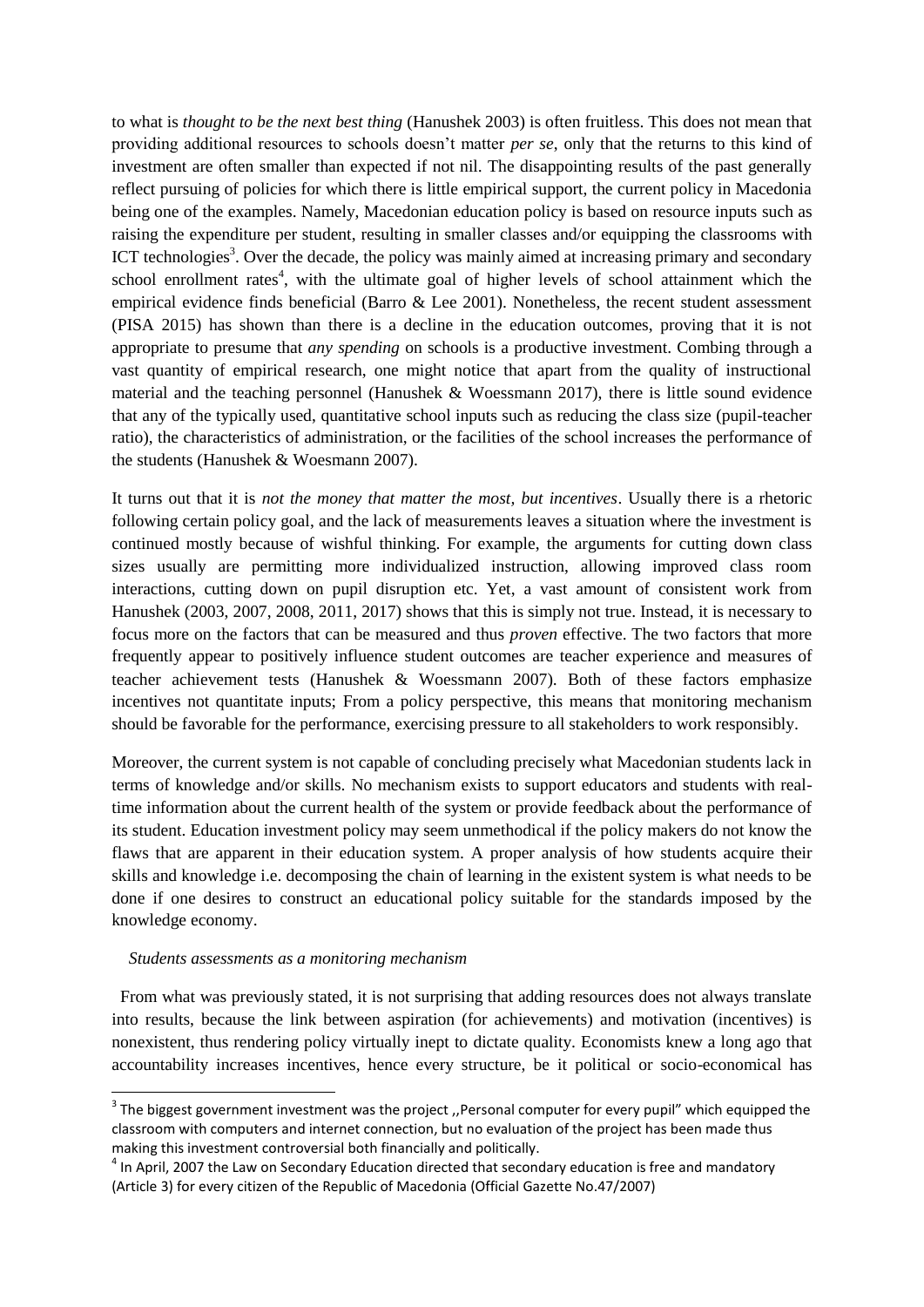established its own monitoring structure. One way to make the education system accountable is to impose a monitoring standard that can provide information about the level of student learning and compare the results with previously stated standards. This was the idea behind the external examination, a nation-wide compulsory examination of students in all subject areas, administered by the National Examination Centre in Macedonia. External exit exam systems are a device to increase accountability in the school system that has been repeatedly shown to be related to better student achievement<sup>5</sup> (Bishop et al 2006, Hanushek & Woessmann 2012, Woessmann 2001). After the termination of external examination in June  $2017^6$ , the only nation-wide testing is the State Matura (in many countries known as Matriculation Examination) that assesses students only in 2 compulsory (mother tongue and foreign language or mathematics) and 2 optional<sup>7</sup> subjects. However, the results were not used to evaluate the impact on learning or monitor the students' performance as was initially expected from the external examination. The State Matura is required for enrolling in a university and the grade acquired can influence the chance of getting enrolled, meaning that the incentives for students are there. However, the State Matura as a mechanism for quality monitoring lacks two fundamental pillars of student assessments: 1) incentives for teachers and school administration and 2) the design is framed not to test *learning itself* but knowledge, translated into memorizing hard facts and recalling them during the exam.

The idea of the external examination is establishing a *large scale, system-level monitoring structure* that can provide *reliable comparative information* about school effectiveness. The concept included testing in all subjects, therefore providing comprehensive information about the quality of every component of the educational system; teachers, students, education materials and school administration. This information is further used for improvement, knowing what students/teachers or school administration lacks in terms of quality. A subsequent study of the results gained from the external testing can contribute to the knowledge base on educational effectiveness, observing patterns of relationships between inputs, processes, and outcomes of education.

The concept of national external examination very closely resembles those of International Large Scale Assessments (ILSAs) such as PISA. This resemblance is where one needs to look in order to understand the need of student assessment. The information acquired from ILSAs or external testing allows for *decomposition on the student performance* on three levels: individual, school and system. With this data, a student assessment offers indicators that monitor the functioning, productivity, and equity of education systems and knowledge on factors that determine their effectiveness (Braun 2013). In other words, these assessments provide unique data about what works and what not, and the impact of these factors on economic or social outcomes. The central difference is that the external testing is usually done every year, which enables policy makers to keep track of the educational system more frequently and include some data which are more country specific. In comparison, PISA is done every three years which means that policy makers could use it as a benchmark, a preparation of the national system to keep pace with the PISA requirements. Hence, the triennial PISA results could serve as a standard to evaluate whether the education system reforms done in the previous three years had been successful. Nonetheless, the external examination must be conceptualized in a way that will produce clear policy intentions which will ease its implementation. A swift adoption of the examination by the general public will enable further improvements regarding its purposes; for

 $\overline{\phantom{a}}$ 

<sup>&</sup>lt;sup>5</sup> For individual positive effects on student learning see Bishop 2006, Holme et al 2010

<sup>6</sup> Official Gazette No.67

 $7$  While the compulsory subjects testing is more strict and administered by the accredited examiner, the optional subjects are internally tested which means they are administered by the school staff. Anecdotal evidence is showing that the internal testing is very lenient, with reports of cheating running rampant.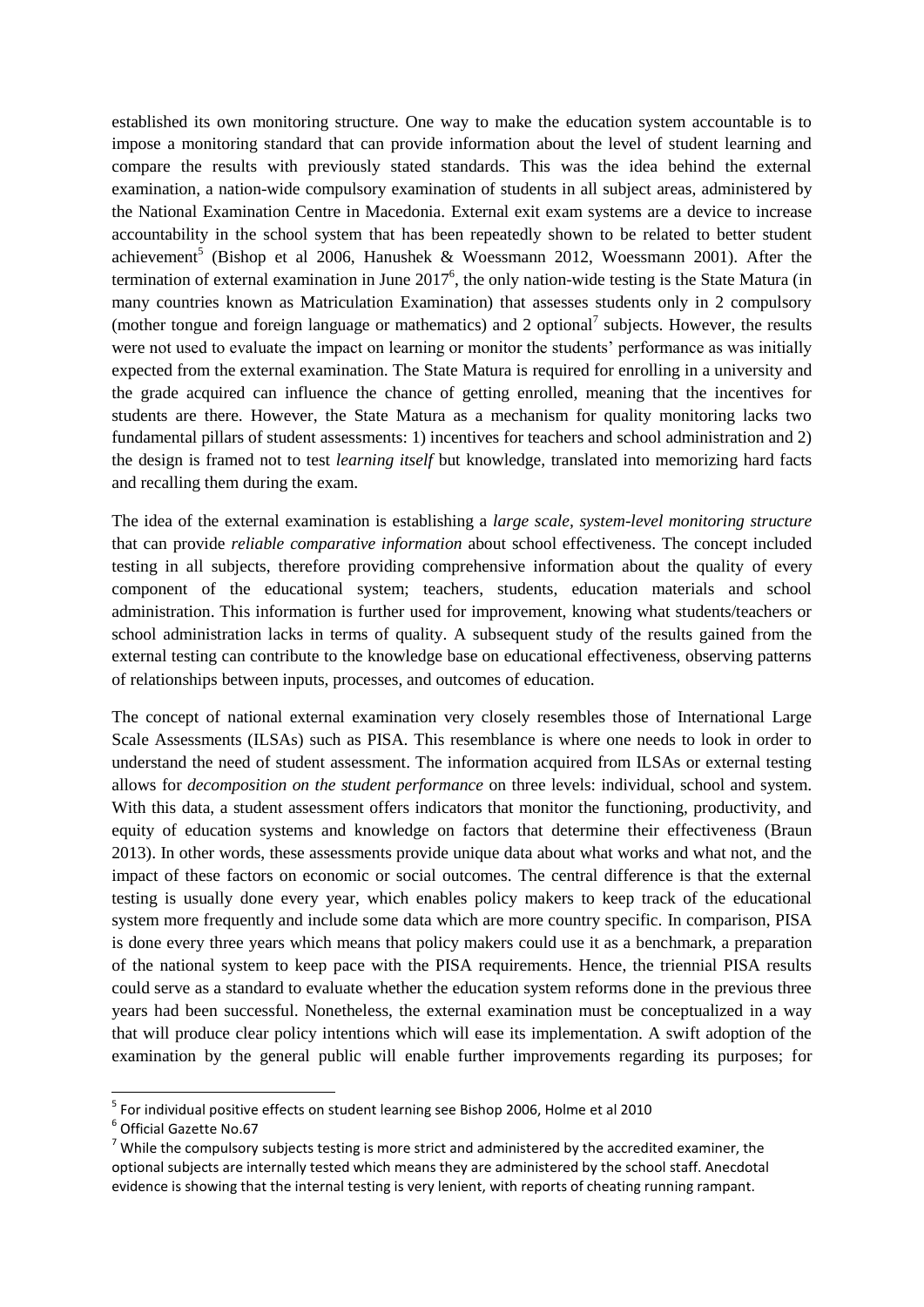example ensuring the quality of the de-regulated system where for-profit institutions (i.e. private schools) enter the market and lessen the growing skepticism about the overall quality of the education system.

#### *Conceptualizing the idea of external testing*

Even though the concept of external examination had its obvious benefits, the criticism<sup>8</sup> aimed at its implementation in the case of FYR Macedonia had not been wrong either. Nonetheless, policy makers need to understand that bad implementation does not mean that the external examination is illconceived and as such should be repealed. Big lesson is to be learned by the model of the previously implemented testing and the improvements need to be taken specifically in those areas. The external testing in Macedonia had been more of a sanction than evaluate  $\&$  correct mechanism<sup>9</sup>. The law that enacted the external testing in Macedonia had imposed fines<sup>10</sup> for the teaching staff if there is a difference between the grade given by the professor and the grade that the student achieved on the external examination. In this model, the responsibility for the student performance was only burdening the teacher, without taking into consideration the other factors that determine leaning outcomes such as learning materials, curriculum or school administration. Moreover, the grade from the external testing was included in the diploma that the student receives, thereby included in the overall score of the student. This may have influence on incentives positively by holding students and teachers accountable (Bishop 1997, Bishop 2006, Woessmann 2001), but what was missing is the evaluation done with the information taken from the exam. The low results or the grade deviations may have been due to bad educational materials or to an inappropriately constructed school curriculum, not necessary because of bad teaching staff or unmotivated students. Instead of *analysis that could get to the root of the problem* and act on it, the examination in the case of FYR Macedonia had been rather *used for pointing a finger at someone*. Aside the obvious shortfall of the policy, this also created some political problems with the implementation since everyone would pay the price for the problems in the education system, except the policy makers. Excerpt from the SABER Country Report made in 2012, the year when the external examination was formally launched summarizes:

 *While policymakers strongly support the External Assessment, educators, students, and parents, as well as some donors, oppose it. Stakeholders have challenged the validity of the External Assessment given its intended use, and expressed concern that its high stakes nature, as well as the format of the assessment instrument (only multiple-choice items), will result in teaching to the test*. (Saber Country Report 2012)

Furthermore, the external testing had the same problem as the State Matura; testing knowledge instead of learning. In this case, even the National Examination Centre published the questions on their own website, which caused students to learn to recall memorized facts instead of learning how to apply a specific knowledge in a certain situation. Lastly, there was no mechanism $11$  in place to ensure that the

 8 The report from Youth Educational Forum concerning the External Examination states multiple shortcomings in terms of technical issues, legal omissions and problems with the concept of external examination as defined

in the Law on Secondary Education<br><sup>9</sup> According to the 2012 SABER Country Report the main purpose of the External Assessment is to assess the objectivity of teachers' grading.

<sup>10</sup> Official Gazette 98/2015

 $11$  The external examination hadn't fully adhered the student performance standards; curriculum quality assessments and student learning performance had not been consistent in terms of all factors included (Education strategy 2018-2025- Draft Version)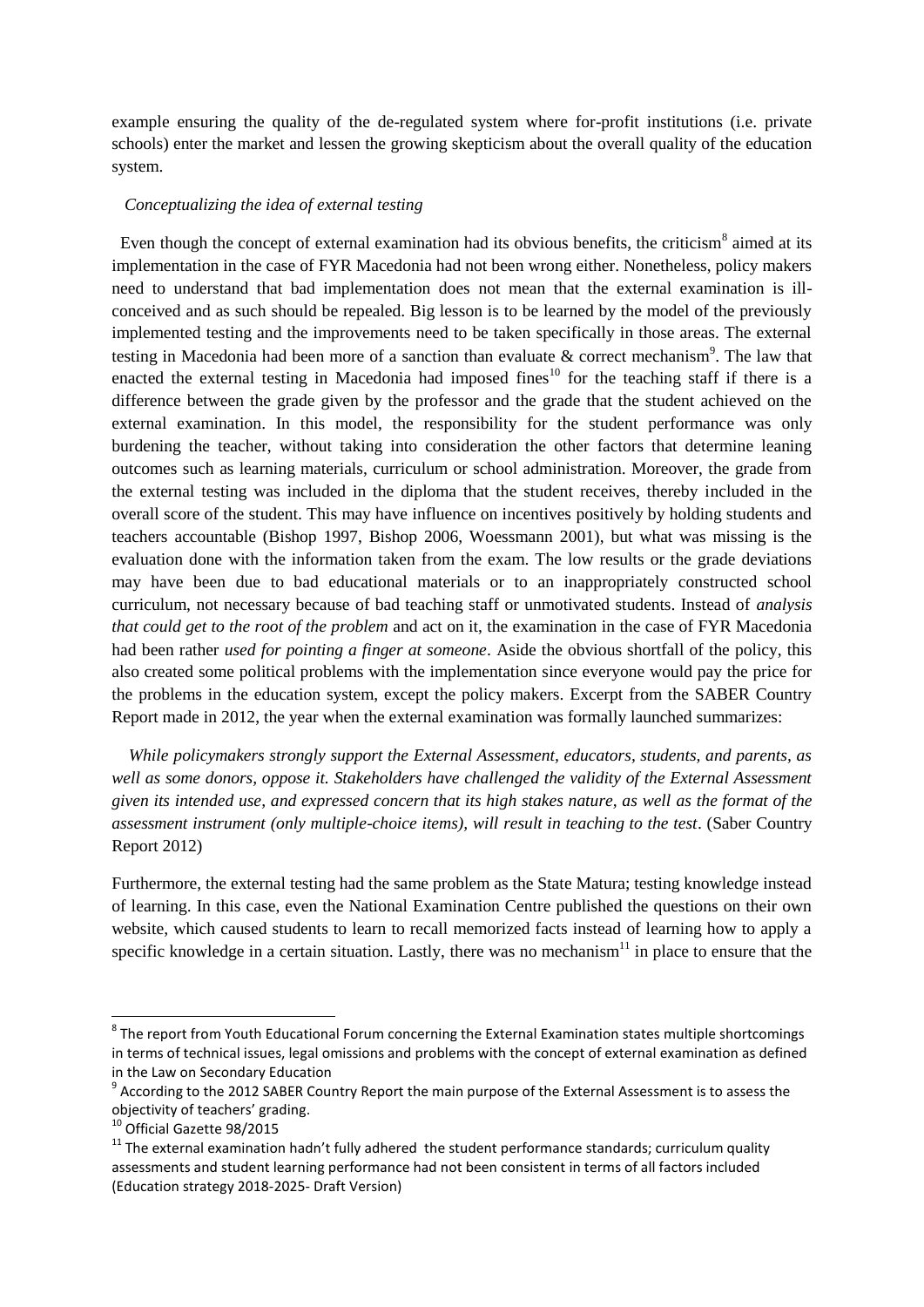external assessment is used in a way that is consistent with its intended purposes and technical characteristics, or to monitor its consequences.

However, the system of external examination as a monitoring procedure has a long tradition of usage (Silver et al 2005) and enjoys a considerable trust in those institutions it has been found (Hannan & Silver 2004, Brandt & Stensaker 2005). The potential of the mechanism lies specifically in the methodology used for data collection and analysis. For example, external examination is a more direct approach providing the examiners with possibilities for direct observations and close involvement in processes directly related to teaching and learning (Stensaker 2008). Given the current policy interest in school performance measured through learning outcomes and the qualifications of graduates, external examination serves as a *tool for analyzing the impact education has on the students*. Moreover, since external examination increases transparency, school staff would be induced to give enhanced learning higher priority. Teachers will assign more homework and parents will demand better science labs and more rigorous teaching. School administrators will be *pressured* to increase the time devoted to examination subjects and hire more qualified teachers. (Bishop 1998). Overall, the policy tools used for evaluation can produce results which by itself will pressurize the policy towards improvement.

Correcting the aforementioned issues should put the external examination back on the right path. It is important for policy makers to remember that the pitfalls of the implementation does not eliminate or diminish the benefits of the policy itself. It is clear how the above explained problems created political difficulty that ultimately lead to termination of the external examination policy. The lesson learned is thus straightforward; the introduction of the newly reformed external examination, with clearly policy stated goals, should be relatively easy from political perspective. The newly established goal should be centered around the idea of performance-tracking and evaluation tool, with the clear aim of achieving better results on PISA. If the policy takes the assumption that PISA scores are an indicator for economic competencies, than national scale, yearly assessment should be conducive to equipping the youth with economic competencies through preparing the education system for better results on the international assessments.

#### *Concluding Remarks*

 Bad implementation does not mean that a concept is completely wrong. By itself, external examination is an excellent tool for keeping track of performance while also introducing a form of accountability which is favorable for incentives. When asking how education policies in developing countries can create the competencies and learning achievements required for their citizens to prosper in the labor market, the binding constraint seems to be institutional reforms, not resource expansions within the current institutional systems. For educational investments to translate into student learning, all the people involved in the education process have to face the right incentives that make them act in ways that advance student performance. With PISA scores as a benchmark for quality education system, the aim is to introduce reforms that will ensure the progress on the PISA country scoreboard i.e. reforms that will guide the overall system to produce comparable results with other countries. The implicit goal is not PISA by itself, but developing competencies conducive to the newly globalized knowledge economy. The purpose of this paper was to present a conclusion on the correct policy mechanism, hoping to at least spark a discussion in the academic or policy making circles. A deeper analysis however is in order. Drawing from the general idea of this paper, a clear guide of what works and what not is presented, a useful start for adjusting the education to performance-orientation and effectiveness.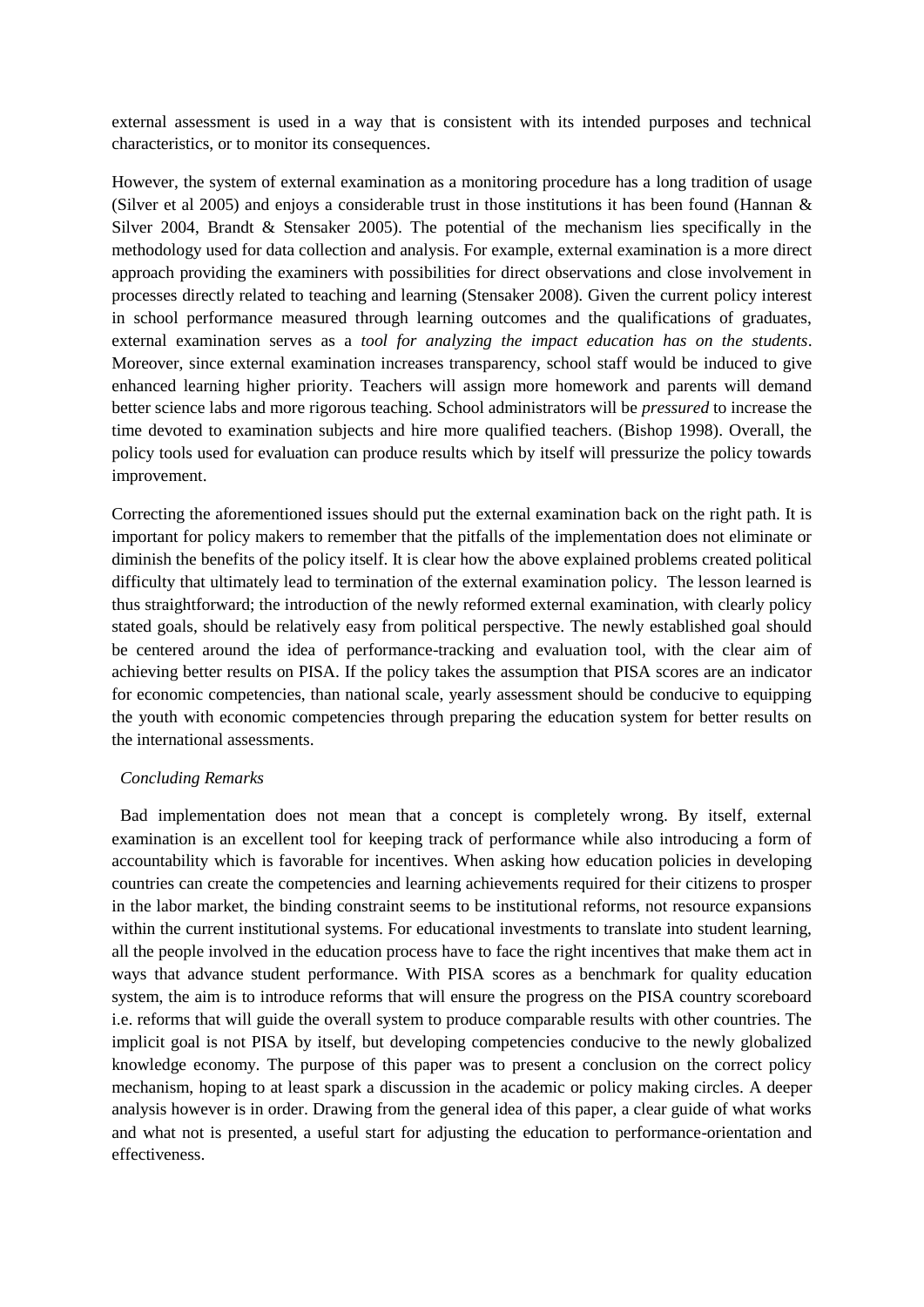# **References:**

1. Barro, R.J. and Lee, J.W., 1993. International comparisons of educational attainment. Journal of monetary economics, 32(3), pp.363-394.

2. Barro, R.J. and Lee, J.W., 2001. International data on educational attainment: updates and implications. oxford Economic papers, 53(3), pp.541-563.

3. Bishop, J.H., 1998. The effect of curriculum-based external exit exam systems on student achievement. The Journal of Economic Education, 29(2), pp.171-182.

4. Bishop, J.H., 2002. What is the appropriate role for student achievement standards?. In Conference Series-Federal Reserve Bank of Boston (Vol. 47, pp. 249-278). Federal Reserve Bank of Boston; 1998.

5. Bishop, J., 2006. Drinking from the fountain of knowledge: Student incentive to study and learn–externalities, information problems and peer pressure. Handbook of the Economics of Education, 2, pp.909-944.

6. Bloem, S., 2015. PISA for low-and middle-income countries. Compare: A Journal of Comparative and International Education, 45(3), pp.481-486

7. Bybee, R.W., 2008. Scientific literacy, environmental issues, and PISA 2006: The 2008 Paul F-Brandwein lecture. Journal of Science Education and Technology, 17(6), pp.566-585.

8. Bybee, R. and McCrae, B., 2011. Scientific literacy and student attitudes: Perspectives from PISA 2006 science. International Journal of Science Education, 33(1), pp.7-26.

9. Cheung, H.Y. and Chan, A.W., 2008. Understanding the relationships among PISA scores, economic growth and employment in different sectors: A cross-country study. Research in Education, 80(1), pp.93-106

10. Ertl, H., 2006. Educational standards and the changing discourse on education: The reception and consequences of the PISA study in Germany. Oxford Review of Education, 32(5), pp.619-634.

11. Greenwald, R., Hedges, L.V. and Laine, R.D., 1996. The effect of school resources on student achievement. Review of educational research, 66(3), pp.361-396.

12. Glewwe, P.W., Hanushek, E.A., Humpage, S.D. and Ravina, R., 2011. School resources and educational outcomes in developing countries: A review of the literature from 1990 to 2010 (No. w17554). National Bureau of Economic Research.

13. Hannan, A. and Silver, H., 2004. ENQUIRY INTO THE NATURE OF EXTERNAL EXAMINING Final report. Higher Education Academy. Retrieved June, 23, p.2006.

14. Hanushek, E.A. and Woessmann, L., 2007. The role of school improvement in economic development (No. w12832). National Bureau of Economic Research.

15. Hanushek, E.A. and Woessmann, L., 2012. Do better schools lead to more growth? Cognitive skills, economic outcomes, and causation. Journal of economic growth, 17(4), pp.267-321.

16. Hanushek, E.A., 2013. Economic growth in developing countries: The role of human capital. Economics of Education Review, 37, pp.204-212.

17. Hanushek, E.A. and Woessmann, L., 2017. School resources and student achievement: a review of crosscountry economic research. In Cognitive Abilities and Educational Outcomes (pp. 149-171). Springer International Publishing.

18. Hanushek, E.A. and Kimko, D.D., 2000. Schooling, labor-force quality, and the growth of nations. American economic review, pp.1184-1208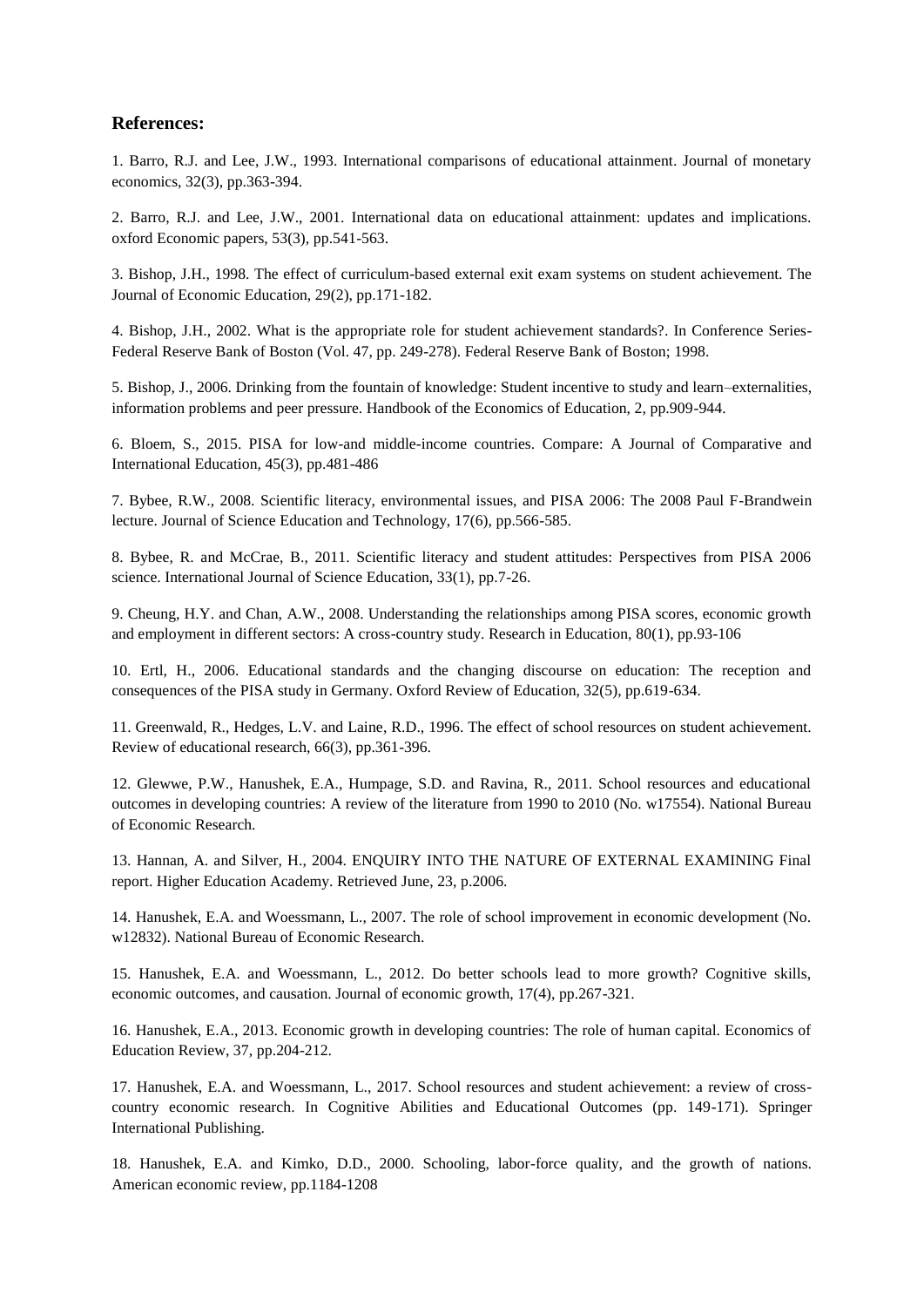19. Hanushek, E.A. and Woessmann, L., 2008. The role of cognitive skills in economic development. Journal of economic literature, 46(3), pp.607-668.

20. Hanushek, E.A. and Woessmann, L., 2010. The High Cost of Low Educational Performance: The Long-Run Economic Impact of Improving PISA Outcomes. OECD Publishing.

21. Hanushek, E.A., 2003. The failure of input‐based schooling policies. The economic journal, 113(485).

22. Holme, J.J., Richards, M.P., Jimerson, J.B. and Cohen, R.W., 2010. Assessing the effects of high school exit examinations. Review of Educational Research, 80(4), pp.476-526.

23. Lang, K., 2010. Measurement matters: Perspectives on education policy from an economist and school board member. The Journal of Economic Perspectives, 24(3), pp.167-181.

24. Lingard, B., Martino, W. and Rezai-Rashti, G., 2013. Testing regimes, accountabilities and education policy: Commensurate global and national developments.

25. Lockheed, M., 2015. Why do countries participate in international large-scale assessments? The Case of PISA.

26. Lockheed, M.E. and Hanushek, E., 1988. Improving Educational Efficiency in Developing Countries: what do we know?[1]. Compare, 18(1), pp.21-38.

27. Mankiw, N.G., Romer, D. and Weil, D.N., 1992. A contribution to the empirics of economic growth. The quarterly journal of economics, 107(2), pp.407-437.

28. Monteils, M., 2004. The analysis of the relation between education and economic growth. Compare, 34(1), pp.103-115.

29. Murnane, R.J., Willett, J.B., Braatz, M.J. and Duhaldeborde, Y., 2001. Do different dimensions of male high school students' skills predict labor market success a decade later? Evidence from the NLSY. Economics of Education Review, 20(4), pp.311-320.

30. Nentwig, P., Roennebeck, S., Schoeps, K., Rumann, S. and Carstensen, C., 2009. Performance and levels of contextualization in a selection of OECD countries in PISA 2006. Journal of Research in Science Teaching, 46(8), pp.897-908.

31. Romer, P.M., 1990, March. Human capital and growth: theory and evidence. In Carnegie-Rochester conference series on public policy (Vol. 32, pp. 251-286). North-Holland.

32. SABER Student Assessment Country Report 2012; FYR of Macedonia

33. Sahlberg, P., 2006. Education reform for raising economic competitiveness. Journal of Educational Change, 7(4), pp.259-287.

34. Sahlberg, P., 2007. Education policies for raising student learning: The Finnish approach. Journal of Education Policy, 22(2), pp.147-171.

35. Sahlgren, G.H., 2014. Incentive to invest? How education affects economic growth.

36. Schleicher, A., 2009. Securing quality and equity in education: Lessons from PISA. Prospects, 39(3), pp.251-263.

37. Stensaker, B., Brandt, E. and Henrik Solum, N., 2008. Changing systems of external examination. Quality assurance in Education, 16(3), pp.211-223.